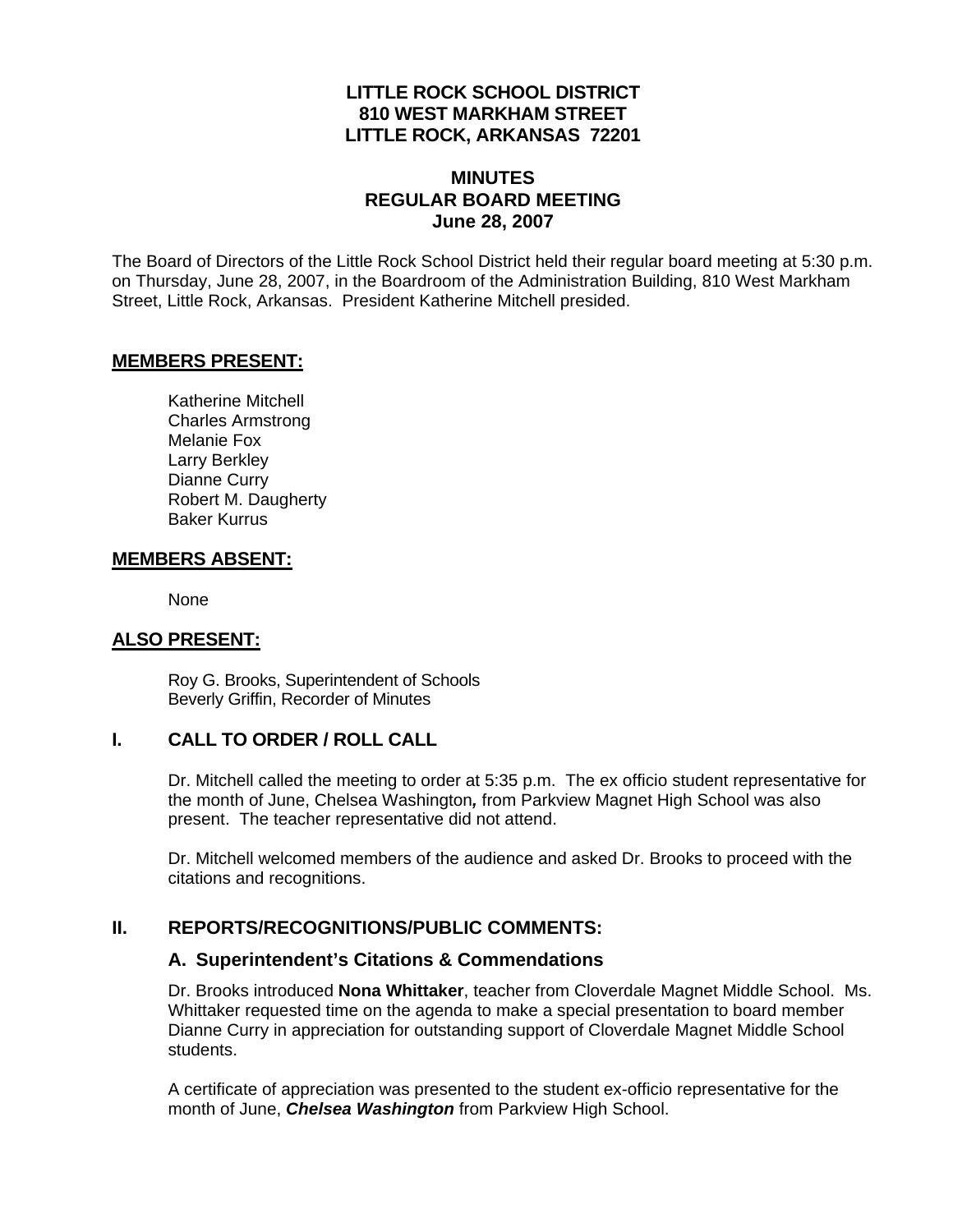### **B. Remarks from Citizens**

There were no citizens' remarks.

#### **C. Little Rock Classroom Teachers Association**

There were no comments by the CTA representatives present.

#### **D. Little Rock PTA Council**

The PTA Council representative was unable to attend.

### **IV. REPORTS AND COMMUNICATIONS:**

#### **A. Remarks from Board Members**

Ms. Curry thanked the staff at Cloverdale Middle School for the plaque and thanked Ms. Whittaker for attending the board meeting to make the presentation. She commended the district's high school principals for coordinating the successful graduation ceremonies.

Mr. Armstrong reported that he had visited schools in his zone and had also been to Central High School. He stated that the principals and staff members had shared some of their needs and he felt that everyone was looking forward to the next school year.

### **B. Update: Legal Issues & Status of Pending Lawsuits**

Mr. Heller reported on pending legal issues and discussed tentative settlement agreements regarding district employees and former employees.

The board encouraged Mr. Heller to work toward settlement of the employee claims through mediation, and it was noted that several settlement conferences were already scheduled. Mr. Heller assured the board that he would continue to recommend settlement in all cases if the proposed settlement amount was considered fair and reasonable. He also stated that in those cases where the attorneys could not reach an agreement, they would be referred to a magistrate for mediation and resolution. He noted that each case should be heard on its own merit and that it wasn't wise to suggest a "blanket settlement" for all cases pending.

When questioned by the board, Mr. Heller stated that he would not recommend a settlement of the issues related to the appeal of the desegregation case presented to the Board by Attorney John Walker. He stated that the five-year plan proposed by Mr. Walker would not be of benefit to the district and would hinder the board's ability to make decisions based on what is best for the students and overall district operations. Mr. Heller reminded the board that he had provided a written recommendation that detailed his reasons for declining Mr. Walker's settlement proposal, noting that the board and district administration had the authority to develop improvement plans without entering into any additional oversight by the Joshua Intervenors or any attorneys. He noted that there was no reason to believe that the Eighth Circuit Court would grant any appeal that might be filed by Attorney Walker in this matter. Mr. Heller suggested that the board continue to evaluate and modify the implementation of programs to ensure student success. He agreed that outside expertise might be necessary, but that the expertise should be in the form of educators, program evaluators, or educational consultants to ensure that the programs were of benefit to overall student achievement.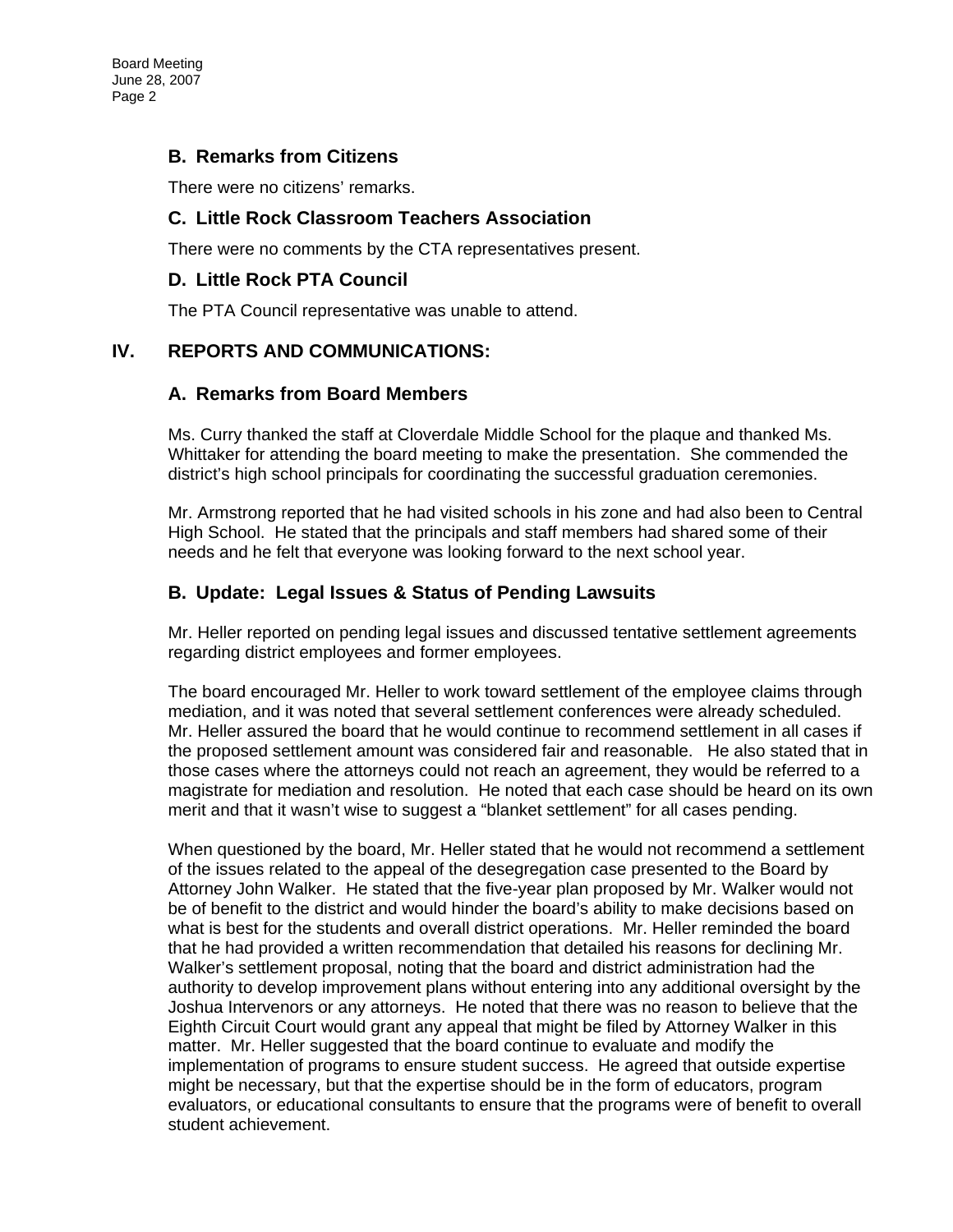Mr. Armstrong made a motion to send all pending cases to a federal magistrate for mediation. Ms. Curry seconded the motion.

Prior to the vote Mr. Heller asked for clarification regarding the intent of the motion. He noted that he understood the board's desire to pursue appropriate settlement in employment related cases; however, he noted that some were already filed and set for hearings. Those cases would need to be decided through discussions with the attorneys. He also encouraged the board to consider the reasonableness of settling. He indicated that some claims were based on matters of principle that should not be settled, and noted that each should be decided on the individual merits of the case.

Mr. Armstrong stated his intent was to expedite the settlement of all cases, and he offered an amendment to the motion stating that all cases filed in state court should be referred to a magistrate in order to expedite the settlements. Ms. Curry seconded the amendment.

Mr. Heller noted that some cases were already close to settlement, and he asked that several be excluded from the motion including a special education matter, and the cases styled Doe vs. Rousseau and Vandiver vs. Smith. After additional discussion, Mr. Armstrong withdrew his motion and the amendment. Ms. Curry withdrew the seconds.

Mr. Armstrong made a motion to allow Mr. Heller the necessary discretion to speed up the process of settlement by state or federal mediation. Dr. Mitchell restated the intent of the motion: to authorize Mr. Heller to take all cases to state or federal magistrate for settlement with those that are near settlement to be resolved with the attorneys involved. Ms. Fox questioned and the board agreed by consensus that the motion did not include the issues pending with the Lakeview case or the proposed settlement of the desegregation case. Ms. Curry seconded the motion. The motion **carried 6-1** with Ms. Fox voting "no."

Chip Welch was present to respond to questions and provided an update on the Motion to Dismiss filed in response to the taxpayers' lawsuit. He reported that there would be a ten day period for filing a response by the plaintiffs and that he would keep the board informed.

### **C. Update: Chicot / Watson Conversion & Restructuring**

Dr. Sadie Mitchell was asked to report on the restructuring and opening of school at Chicot and Watson for the 2007-08 school year. The Watson Intermediate principal, Betty Mosley, and Chicot Primary principal, Shoutelle Richardson, were present to respond to site-specific questions.

Dr. Mitchell reported that furniture and supplies had been transferred and delivered and that the portable classrooms were being installed at both of the schools with August  $1<sup>st</sup>$  as the target date for completion of set up. Staffing continues at both schools with Watson set to hire two additional math teachers, a math coach, and a science teacher. Chicot was set to add an early childhood specialist and an additional security officer.

The principals reported that Watson and Chicot students were participating in summer literacy programs, June  $8<sup>th</sup>$  through July 19<sup>th</sup>; both Ms. Mosley and Ms. Richardson were on contract over the summer months. Approximately 77 Chicot kindergarten and first grade students were receiving literacy and language development instruction. Over 100 Watson students were participating in comprehensive literacy and skills reinforcement.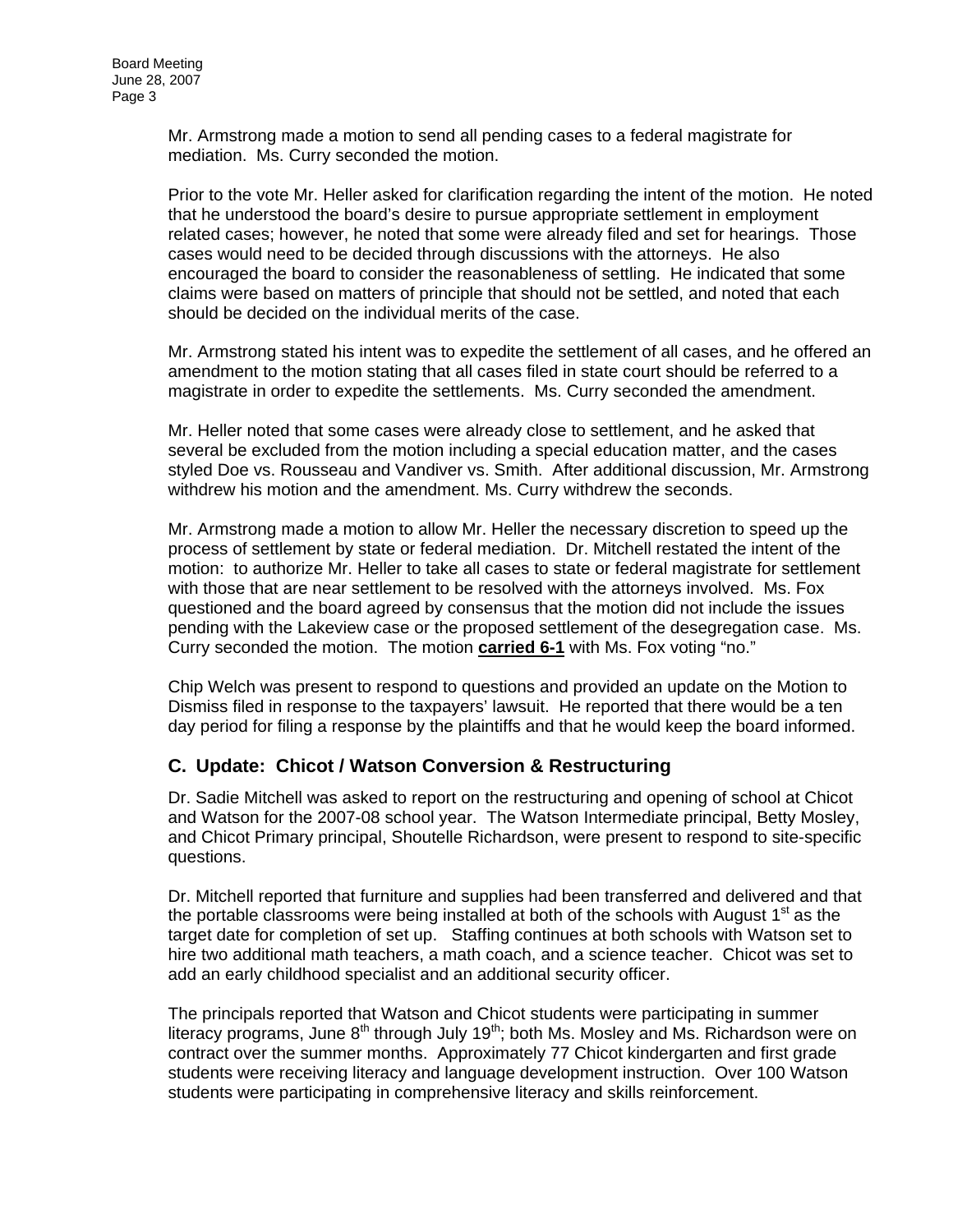Both principals agreed that smaller class sizes would be of benefit to students, especially with support for ESL students. When questioned by the board members, they expressed a need for additional professional development and resources for ESL students. Ms. Mosley reported that America's Choice had recommended team teaching with twenty students per class and that she would need additional professional development support for the new teachers she had hired for her faculty. Only two of the teachers from the previous school year were returning to Watson.

## **D. Update: Felder Alternative Charter School**

Dr. Watson reported on plans to move the Felder Alternative Charter School from its location on Geyer Springs Road to the site of the former Badgett Elementary School. For budgetary reasons, the Pulaski County Special School District had withdrawn from the tri-district partnership, and the Pulaski County governmental entities had also withdrawn their support which provided funding for the lease. The Arkansas Department of Education was scheduled to consider the District's request to relocate Felder to the Badgett Site at their monthly board meeting on July  $9<sup>th</sup>$ . If the move is approved, the LRSD board would be required to allocate additional funding for the operations at Felder.

Judge Evans was asked to provide information regarding the students served at the Felder Academy during the 2006-07 school year. He reported that approximately 164 students were served; nine received the necessary credits required for graduation. Mr. Evans reported that the Badgett facility would provide a better school setting and that they were prepared to move.

Dr. Watson responded to questions and noted that additional state ALE funding would come with an increase in student enrollment at Felder. The district is currently providing the services necessary to meet ADE/ALE requirements. Estimated enrollment for the start of the 2007-08 school year was approximately 123 students. Mr. Kurrus requested follow up information with a proposed budget for the continuation of the Felder Charter School.

### **E. Update: Human Resources / Pending Employee Hearings**

Mr. David Hartz provided a written summary report as part of the board's agenda. Dr. Mitchell requested information on the proposed timeline and dates for resolution of some of the hearings. There was reference to Mr. Heller's earlier report regarding settlement of some of the pending employee matters, and Mr. Hartz reported that there were possibly two requests for board hearings that would be scheduled in July or August.

### **F. June Construction Report – Mr. Bill Goodman**

Mr. Goodman's report was printed in the board's agenda. Mr. Armstrong requested that administration visit the playground at Wilson Elementary for a safety inspection and repairs.

### **G. Budget Update**

Mr. Milhollen provided a brief review of the budget process for the 2007-2008 school year. He estimated an approximate increase of \$6 million from state & local dollars for the upcoming year. He also noted that employee step increases would result in an expenditure of approximately \$2.4 million, with an additional \$1.8 million for each 1% increase to the salary. In addition, it was reported that an additional number of art and PE teachers were required to meet state regulations, and that an additional eight teachers would be required to meet the recommendations and mandates under America's Choice. The bottom line was that the expected increases in funding were already committed to fulfilling state regulated staffing requirements.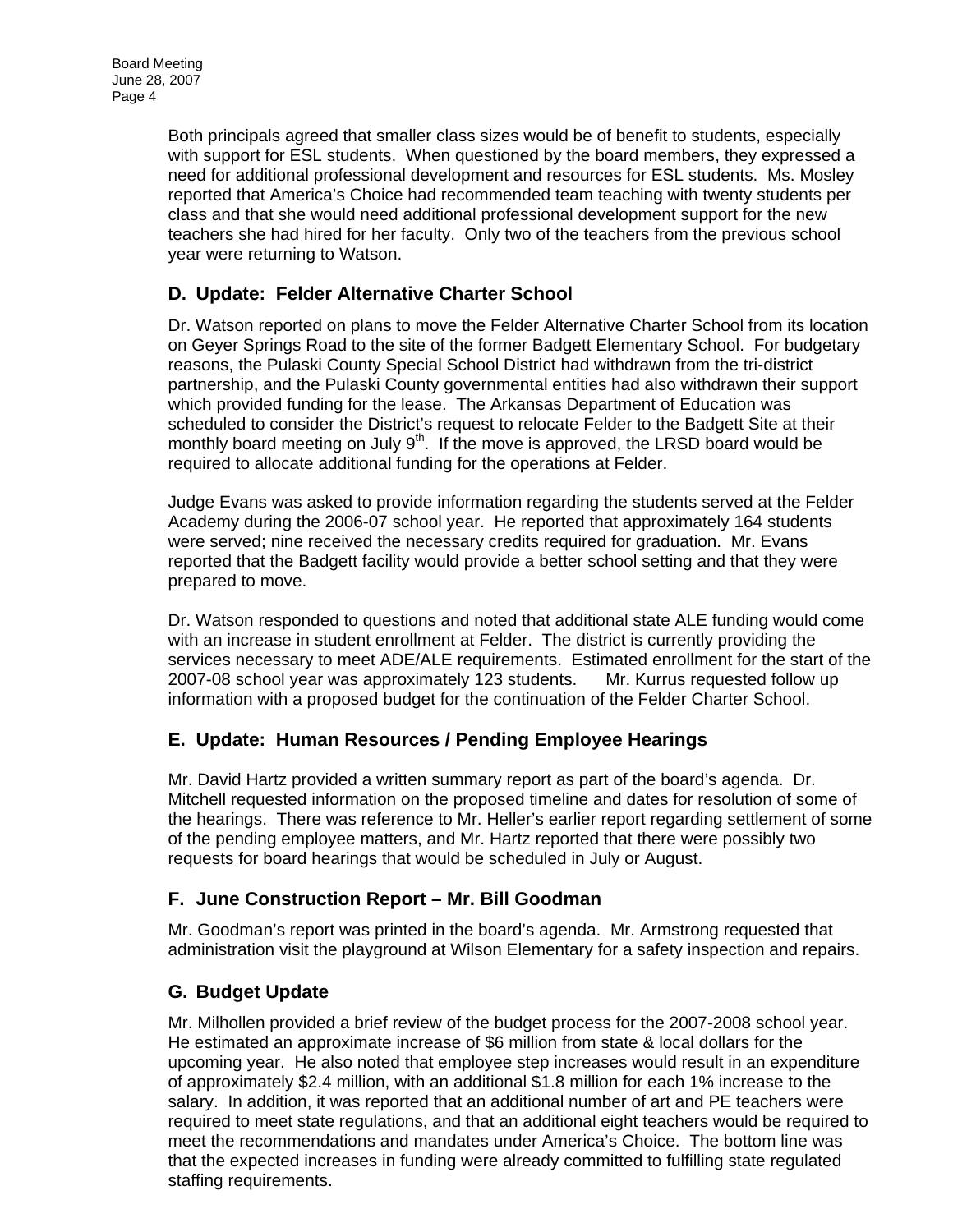Board Meeting June 28, 2007 Page 5

> Mr. Milhollen also reminded the board that the buy-out of the superintendent's contract and the board's directive to settle several pending employee claims would also come from the district's operations budget.

### **H. Student Assignment Report**

Dr. Brooks reported that the district enrollment remained stable and comparable to this same time last year. Dr. Watson reported that the Student Registration Office was processing Mto-M transfer requests and completing magnet school enrollments. She noted that the August 1and 2 check-in dates would reveal a more accurate estimate, however the current enrollment was reported at 26,648 students; 26,691 was the official October 1, 2006 enrollment. Check-in for extended year schools is scheduled for July 25 – 26; check in for all other schools is scheduled for August  $1 - 2$ .

### **I. Internal Auditors Report**

Mr. Becker's report was printed in the agenda. He did not attend the meeting due to summer vacation.

## **V. APPROVAL OF ROUTINE MATTERS**

### **A. Minutes**

Minutes from the regular board meeting of May 24, 2007, and from special meetings held on May 24, June 14, and June 21, 2007, were presented for the board's review and approval. Ms. Fox moved to accept the minutes as presented; Dr. Daugherty seconded the motion and it **carried unanimously**.

*The board briefly recessed at 7:32 p.m.* 

## **VI. EDUCATIONAL SERVICES**

### **A. Pre-K Handbook Revisions**

The district's committee for Pre-K education met to review the handbook for pre-kindergarten programs and to develop recommendations for the board's consideration and approval. A chart of the recommended changes was provided, along with information that indicated the revisions would bring the LRSD into compliance with state laws and other early childhood mandates. Glenda Nugent presented the recommendations and was in attendance to respond to questions. Mr. Kurrus moved to approve the recommended revisions as presented. Ms. Fox seconded the motion and it **carried unanimously** *(Mr. Armstrong was*  absent at the time of the vote, but indicated after the vote that he was in favor of the motion.)

## **B. 2007-2008 Evaluation Agenda**

Dr. Brooks reported that the PRE Department staff had proposed an annual evaluation agenda which was being presented for the board's review and approval. The proposal recommended three evaluations: Pre-kindergarten through third grade literacy; eighth and ninth grade pre-algebra and algebra; and the final year of a three year study on the district's magnet programs.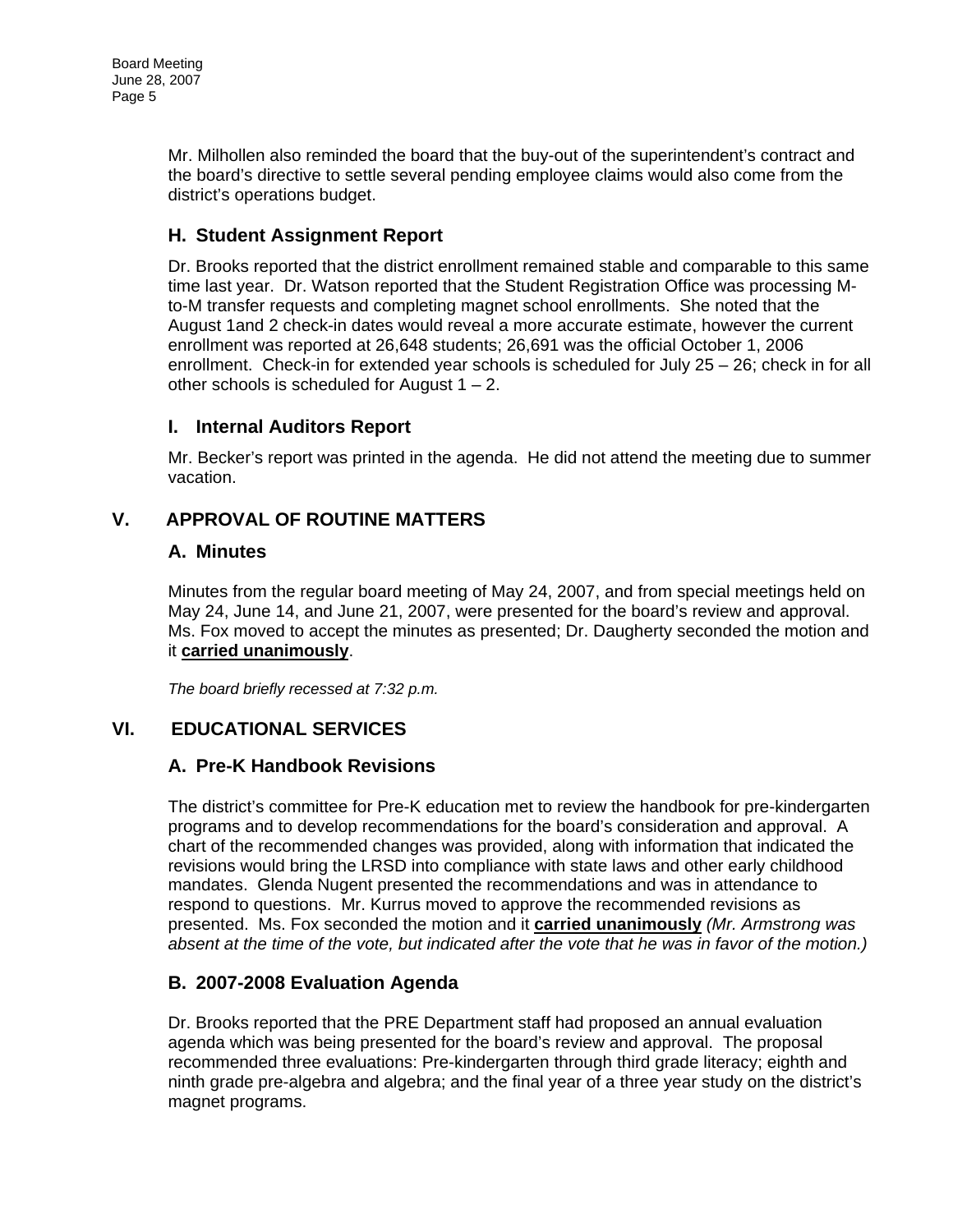Dr. DeJarnette responded to questions from the board regarding selection of external evaluators, magnet program evaluations, the amounts budgeted for program evaluations, and staffing needs in the PRE department. Dr. DeJarnette reported that her budget included \$240,000 for the external evaluators with an additional \$90,000 for other professional services and assistance.

Dr. DeJarnette indicated that Dr. Jeannie Dreyfus would attend a future board meeting to report on the second year evaluation of the district's magnet programs. She requested additional personnel in the PRE department during the spring test administration and expressed concern regarding the report of testing infractions in district schools. She indicated that additional monitoring of the testing programs would be required to ensure compliance with testing regulations.

Mr. Berkley requested specific information from Dr. DeJarnette regarding access to the data warehouse and availability of the information needed for program evaluation. Dr. DeJarnette indicated that she would prepare a report for presentation to the board at the July or August board meeting.

Ms. Fox moved to approve the agenda of external evaluations presented. Ms. Curry seconded the motion, and it **carried unanimously**.

## **C. PRE Quarterly Update**

The PRE department's quarterly report was attached to the board's agenda for review and acceptance. Dr. DeJarnette provided a report of comparative test data and information and responded to questions from the board. Ms. Fox made a motion to accept the quarterly report as presented, Dr. Daugherty seconded the motion and it **carried unanimously**.

## **VII. SCHOOL SERVICES**

### **A. CARE Program Rate Increase**

A request for an increase in the fees charged for students attending the district's before and after school CARE program was presented for the board's approval. The additional funding would supplement the budget for operational expenses associated with increases in salaries and meal costs. Mr. Berkley moved to approve the recommended rate increase; Dr. Daugherty seconded the motion and it **carried unanimously**. Cathy Moore, CARE program coordinator, reminded the audience that registration for CARE opens during the pre-school registration period, August 1-2.

## **REORDER OF THE AGENDA**

Mr. Armstrong moved to reorder the agenda to allow action on the item to allocate funding to the Commission on the 50<sup>th</sup> Anniversary of the Integration of Central High School. Ms. Fox seconded the motion and it **carried unanimously**. That action is reported under item X.A. of these minutes.

Ms. Curry moved to reorder the agenda to allow action on the discussion regarding the superintendent's position vacancy and appointment of an interim superintendent to the end of the meeting agenda. Mr. Armstrong seconded the motion and it **carried 6-1**, with Mr. Berkley voting against.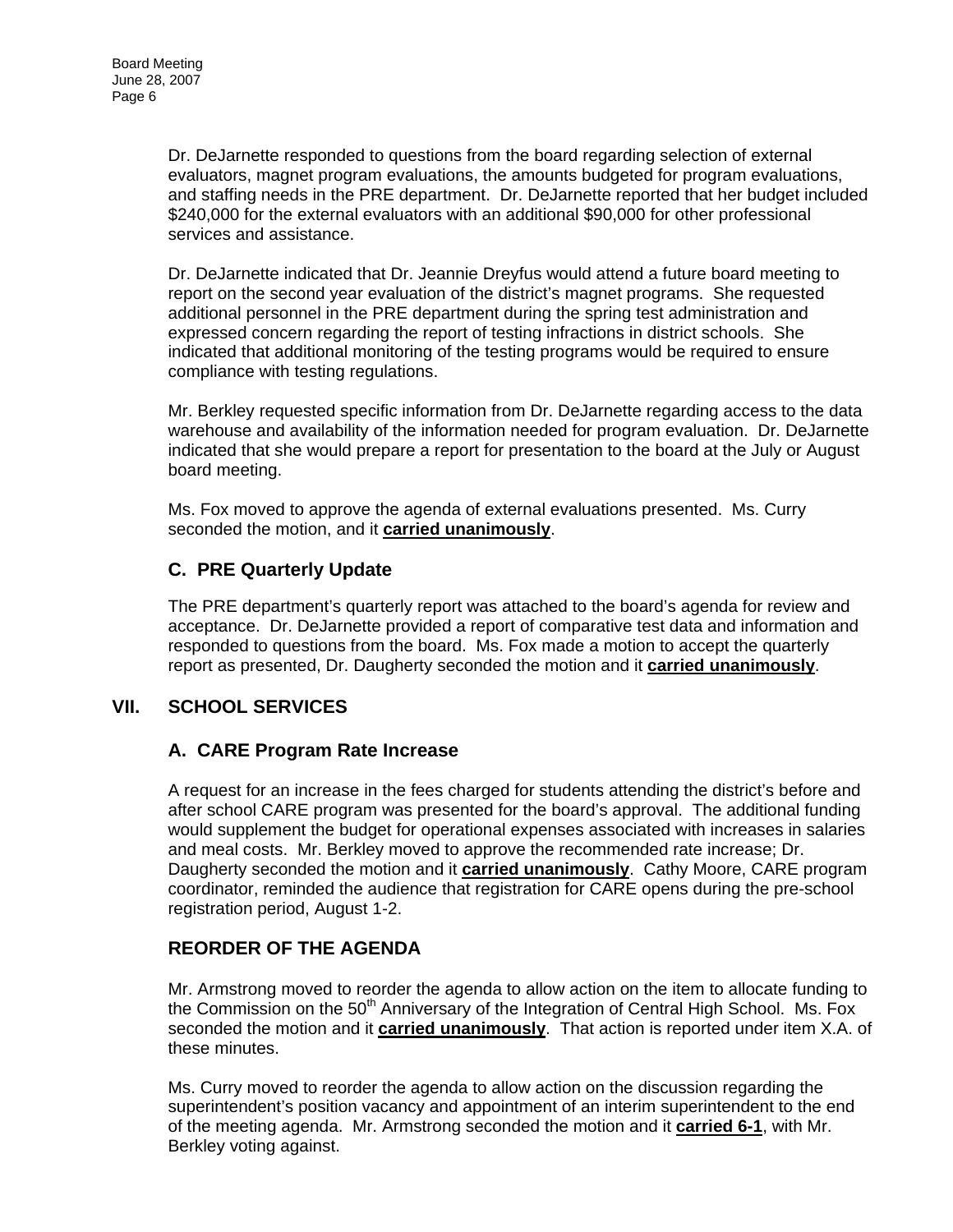#### **VIII. HUMAN RESOURCES**

#### **A. Discussion: Superintendents Position Vacancy and Appointment of Interim Superintendent**

After the conclusion of the remaining agenda items, the board returned to this discussion item. Ms. Curry made a motion to go into an executive session. Mr. Armstrong seconded the motion.

Ms. Fox asked for clarification on the reason for entering an executive session and noted that a discussion of the process to be used for filling the superintendent's vacancy or appointing an interim did not fall under the allowed topics for a closed executive session. She suggested that the board discuss the process to be used prior to discussing individuals by name.

The motion to go into executive session **failed 2-3-2**, with Mr. Armstrong and Ms. Curry voting in favor of the motion. Ms. Fox, Mr. Kurrus and Mr. Berkley opposing, and Dr. Mitchell and Dr. Daugherty abstaining.

The board discussed in open session the need to appoint an interim superintendent to transition and prepare for the opening of school. It was determined that the board should determine the qualifications and call for applications, then meet again to review and discuss a process. Ms. Fox and Mr. Berkley questioned the legality and appropriateness of bringing in an interim superintendent prior to the departure of Dr. Brooks at the end of August.

Mr. Kurrus suggested that it would seem appropriate to search for and identify a candidate for interim superintendent, but not to appoint anyone or have an interim begin to work prior to Dr. Brooks' departure. He also suggested that the interim be appointed and in place for a specific period of time, possibly one school year, in order to give the board an appropriate amount of time to conduct a thorough search. He noted that it was important that there be equal representation from around the city to provide input on desired qualifications for a permanent superintendent.

Dr. Daugherty stated that he wanted to consider someone already in the district who was qualified to serve as interim and stated that he already knew someone he would like to appoint to that position.

The board agreed by consensus to request applications and to then determine whether there was anyone interested in serving in an interim position. Board members were encouraged to submit information on possible candidates. Once applications are received, the board would then meet to discuss specifics and submit names of candidates. Interested persons were invited to send a letter to the Board with the understanding that the interim post would likely be filled for one school term.

Mr. Kurrus encouraged the board to consider a "crisp process," with an established deadline for submission of letters of interest in the position. It was noted that the agenda meeting was scheduled for July 12<sup>th</sup> and that noon on July 11<sup>th</sup> would be an appropriate deadline for receipt of letters.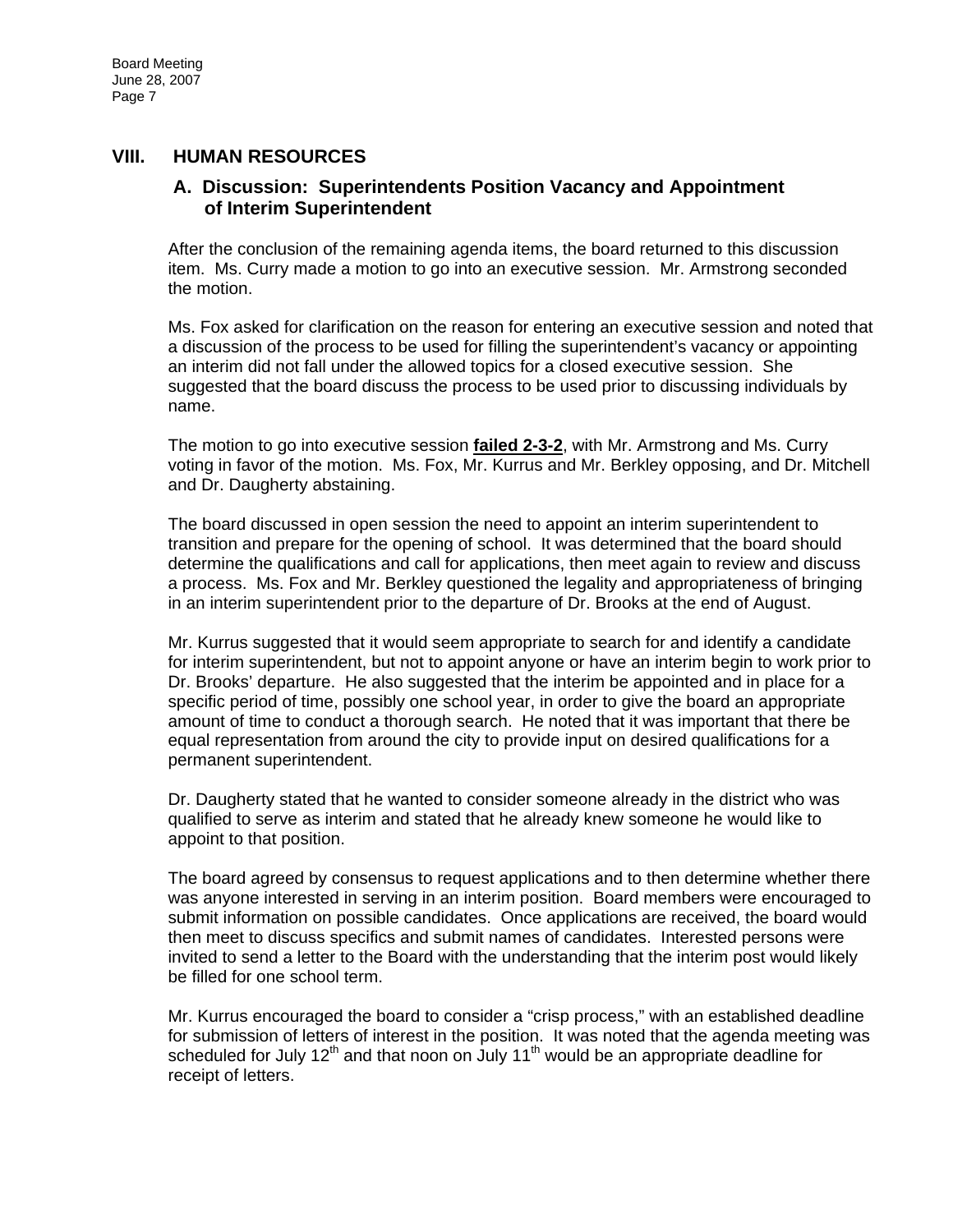### **B. Personnel Changes**

Routine personnel matters were listed in the board's agenda. In addition, Lori Altschul was recommended for the position of coordinator of Gifted and Talented Education and Richard Jones was recommended for appointment to the position of coordinator of Adult Education. Ms. Fox moved to approve the recommended personal changes and appointments. Mr. Kurrus seconded the motion and it **carried 6-0-1** with Dr. Mitchell abstaining.

### **IX. FINANCE & SUPPORT SERVICES**

### **A. Proposed Budget for Annual School Election**

Mr. Milhollen presented a proposed budget of expenditures and tax levy for 2008 – 2009 as required by Arkansas law, to be published in the local newspaper sixty (60) days prior to the annual school election. Dr. Daugherty made a motion to approve the budget as presented; Ms. Fox seconded the motion and it **carried unanimously**.

#### **B. Donations of Property**

The Board was asked to accept recent donations to the District. The student ex officio, Chelsea Washington, read the listed donations. Dr. Daugherty made a motion to accept the donations as listed; Ms. Fox seconded the motion, and it **carried unanimously.** Donations are listed in the following chart:

| <b>SCHOOL/DEPARTMENT</b>                                       | <b>ITEM</b>                                                                             | <b>DONOR</b>                                          |
|----------------------------------------------------------------|-----------------------------------------------------------------------------------------|-------------------------------------------------------|
| <b>Bale Elementary</b>                                         | \$1,000 cash for student projects                                                       | UALR / Children's International                       |
|                                                                | \$400 cash to purchase a carpool bench                                                  | <b>Bale Elementary PTA</b>                            |
| <b>Brady Elementary</b>                                        | \$144.25 cash for the Butterfly Garden                                                  | Briarwood Area Neighborhood<br>Association            |
| <b>Central High</b>                                            | Bundy Alto Saxophone, valued at \$500 for the<br>music program                          | Melinda Beggs                                         |
| Dodd Elementary                                                | Flute, valued at approximately \$225 for the music<br>program                           | Kurt Koch                                             |
| Fair Park Early Childhood Center                               | Mixed-media painting "What's My Name," valued<br>at \$5,500 to be placed in the library | Thomas Cox II                                         |
| Jefferson Elementary                                           | Ten eight-foot park tables valued at \$4,610 for<br>the outdoor classroom               | Jefferson PTA                                         |
|                                                                | Six computer monitors valued at \$900                                                   | Fennell, Purifoy, Hammock,<br>Architects              |
| Metropolitan Career-Technical Center<br>Micro Computer Program | Sixty-eight computers valued at \$1,000 for use in<br>the "Computers for Kids" program  | Carlton-Bates Company                                 |
| <b>Wilson Elementary</b>                                       | \$250 cash for students to participate in Field Day<br>activities                       | Affirmative Risk Management                           |
|                                                                | \$1,000 cash for student art projects<br>\$250 cash for Accelerated Reader incentives   | UALR / Childrens International<br><b>Regions Bank</b> |
| <b>Woodruff Elementary</b>                                     | \$200 cash for faculty and staff incentives and<br>materials                            | Day Spring Behavioral Health<br>Services of Arkansas  |

**DONATIONS**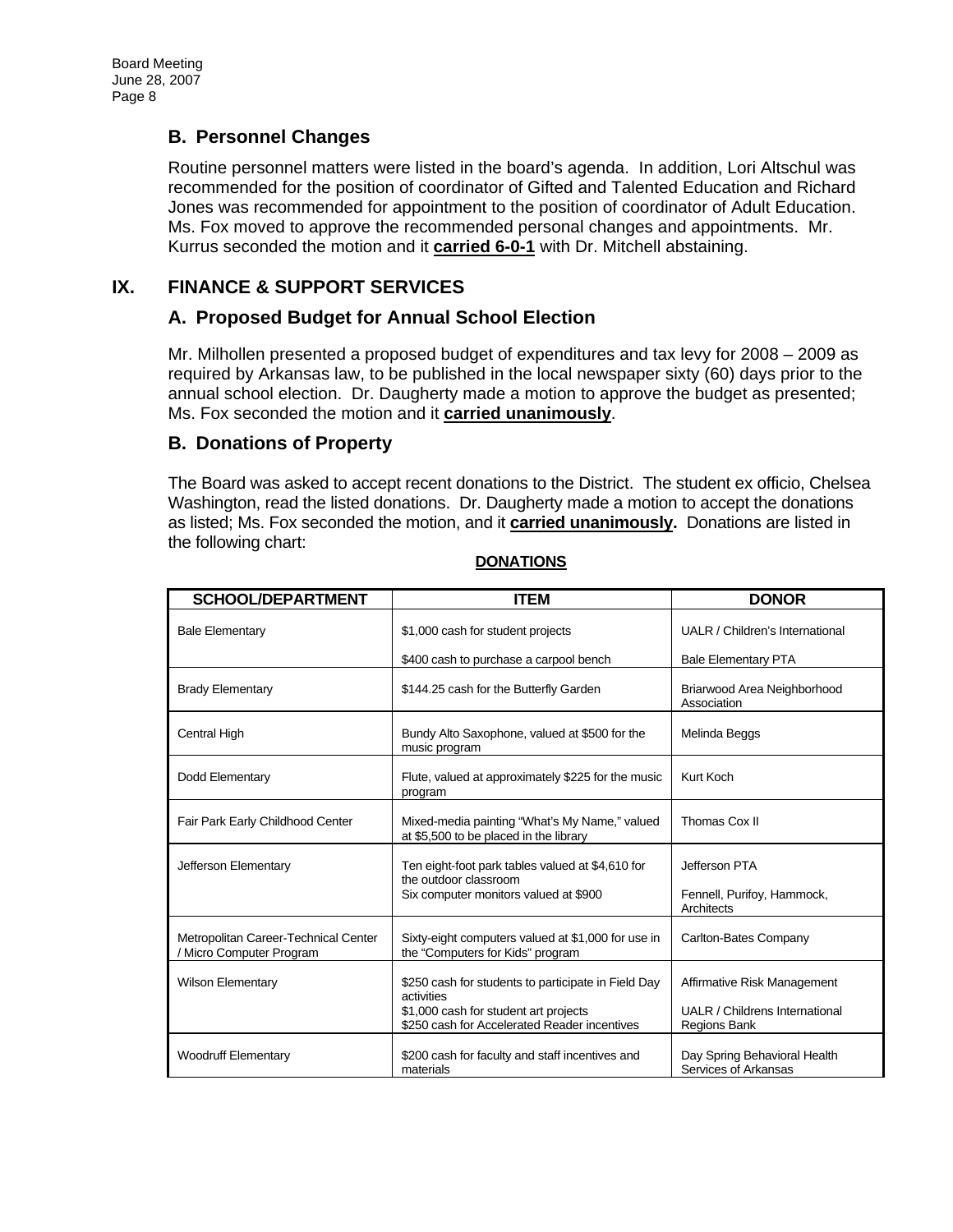### **C. Independent / External Audit – Procurement / Property Control System**

Mr. Armstrong requested a discussion regarding an independent audit of district property and equipment. Corey Thomas presented a proposal for the board's consideration at the agenda meeting. Mr. Armstrong made a motion to contract with Mr. Thomas' firm, Governmental Contracting and Property Control Service, Inc., and to give them the authority to contact procurement to start immediately. Dr. Daugherty seconded the motion.

A lengthy discussion followed the motion, with questions concerning the legality of issuing a contract without first securing a request for qualifications or request for proposals. Ms. Fox noted that to move forward would be a violation of the board's policies and procedures.

Mr. Berkley questioned the placement of the item on the agenda, stating that he had reviewed the tape of the agenda meeting where there was a discussion on the topic, but not a request to add it as an action item. He added that to take action on an issue without following policies gave the appearance that it was being rushed through without giving other vendors an opportunity to bid and respond. He suggested that the staff be directed to issue an RFP and follow up with a recommendation for the board.

Ms. Curry stated that it was important to do an accounting of district assets, and Mr. Kurrus agreed. However, Mr. Kurrus stated that it should be done following the appropriate process as established by the board's policies. He suggested that to move forward might be a violation of state procurement laws, and that a consultation with the district's attorneys would determine if the board could legally enter into a contract without going through the bidding process.

Board members questioned Mr. Thomas and his partner, regarding their previous working relationship. They reported that they had never worked together on an audit and had never done a school district audit. They reported that they were members of the same professional organization and that their assessment of the district's policies would allow the contract as a legitimate sole-source contract. Mr. Thomas reported that the audit would cost approximately \$67,000, but that they had not negotiated with the district's procurement department.

Dr. Mitchell called for the vote, and the **motion failed 3-3-1**, with Mr. Armstrong, Dr. Mitchell, and Dr. Daugherty voting in favor of the motion, Ms. Fox, Mr. Berkley, and Mr. Kurrus voting against, and Ms. Curry abstaining.

## **D. Submission of Fiscal Audit to ADE**

Mr. Milhollen reported to the board, providing background information on the annual fiscal audit conducted by the Thomas & Thomas, accounting firm. As required under Arkansas laws, the district is required to submit this audit to the Arkansas Department of Education by September 15<sup>th</sup>. A 90-day extension, to June  $30<sup>th</sup>$ , was requested by the district in an effort to determine whether the appropriate indirect costs allowed under the terms of some grants and contracts was accurately calculated. The ADE granted the extension of ninety-days in order to review the data and re-calculate the rates of indirect costs from the 2003-04 school year.

Mr. Milhollen met with ADE staff and the district auditors who agreed that we should seek additional extension until July  $31<sup>st</sup>$ . The second extension was not granted. Therefore, the audited financial statements will be filed prior to the June 30 deadline; however the district will continue to pursue efforts to make the adjustments in the indirect costs rate calculations.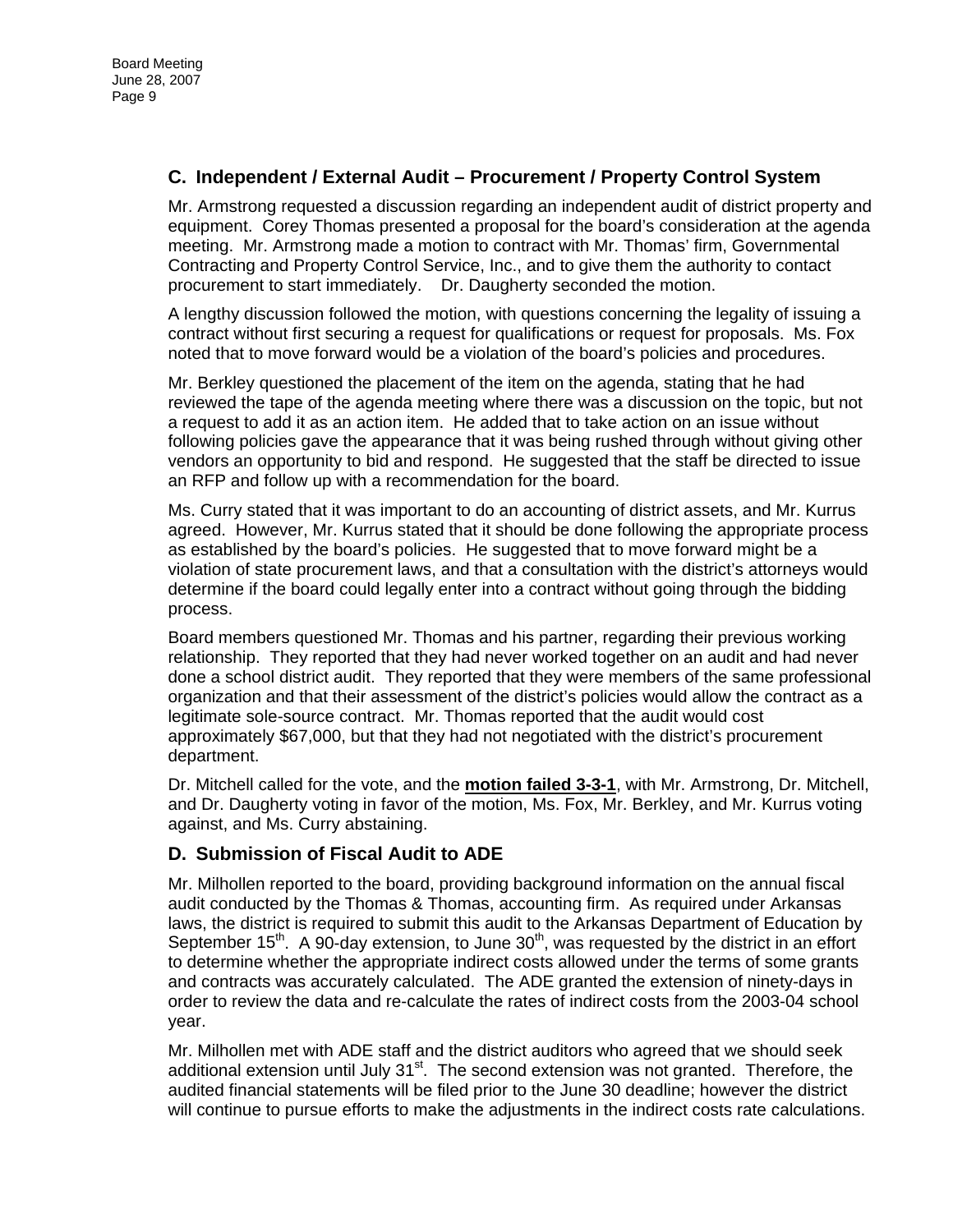Board Meeting June 28, 2007 Page 10

### **E. Monthly Financial Statements**

The monthly financial reports were provided in the board's agenda. Ms. Curry moved to accept the statements presented; Ms. Fox seconded the motion and it **5-0-1**, with Dr. Mitchell abstaining. Mr. Armstrong did not cast a vote.

### **X. ADMINISTRATION**

## A. Funding Allocation: Commission on the 50<sup>th</sup> Anniversary of the Integration **of Central High School**

Members of the City of Little Rock's Commission on the  $50<sup>th</sup>$  Anniversary of the Integration of Central High School attended the board's agenda meeting earlier in the month and requested a contribution from the LRSD to be used to support the September 2007 activities and events. At the board's request, the administration presented a recommendation to allocate \$50,000 to the City Commission. Ms. Annie Abrams was present to represent the Commission. Ms. Fox made a motion to approve the allocation as requested; Mr. Kurrus seconded the motion and it **carried unanimously**.

### **B. Resolution: Support for NCLB Reform**

As members of the National School Boards Association (NSBA), the Board was encouraged to support nationwide efforts to reform No Child Left Behind Legislation (NCLB) through the NCLB Improvements Act of 2007. The NCLB Act of 2001 provided stringent guidelines to insure local accountability for student achievement, and in April 2006, after five years of NCLB operational experience, the NSBA drafted legislation in an effort to improve the implementation of NCLB. Local school districts were asked to submit resolutions in support of reform efforts included in the NCLB Improvements Act of 2007. A resolution was drafted and presented for board approval. Dr. Daugherty made a motion to adopt the resolution presented. Ms. Curry seconded the motion and it **carried unanimously**.

### **XI. HEARINGS**

### **A. Student Expulsion Recommendation**

Dr. Watson provided background information on the administration's recommendation to expel <Student>, a 13 year old, eighth grade student from Henderson Middle School. The student was found with a handgun in a backpack on the school bus. He had shown the gun to other students on the bus. The administration recommended that the student be assigned for one full calendar year to the Felder Alternative Learning Academy. Ms. Curry moved to accept the administration's recommendation. Mr. Armstrong seconded the motion and it **carried unanimously**.